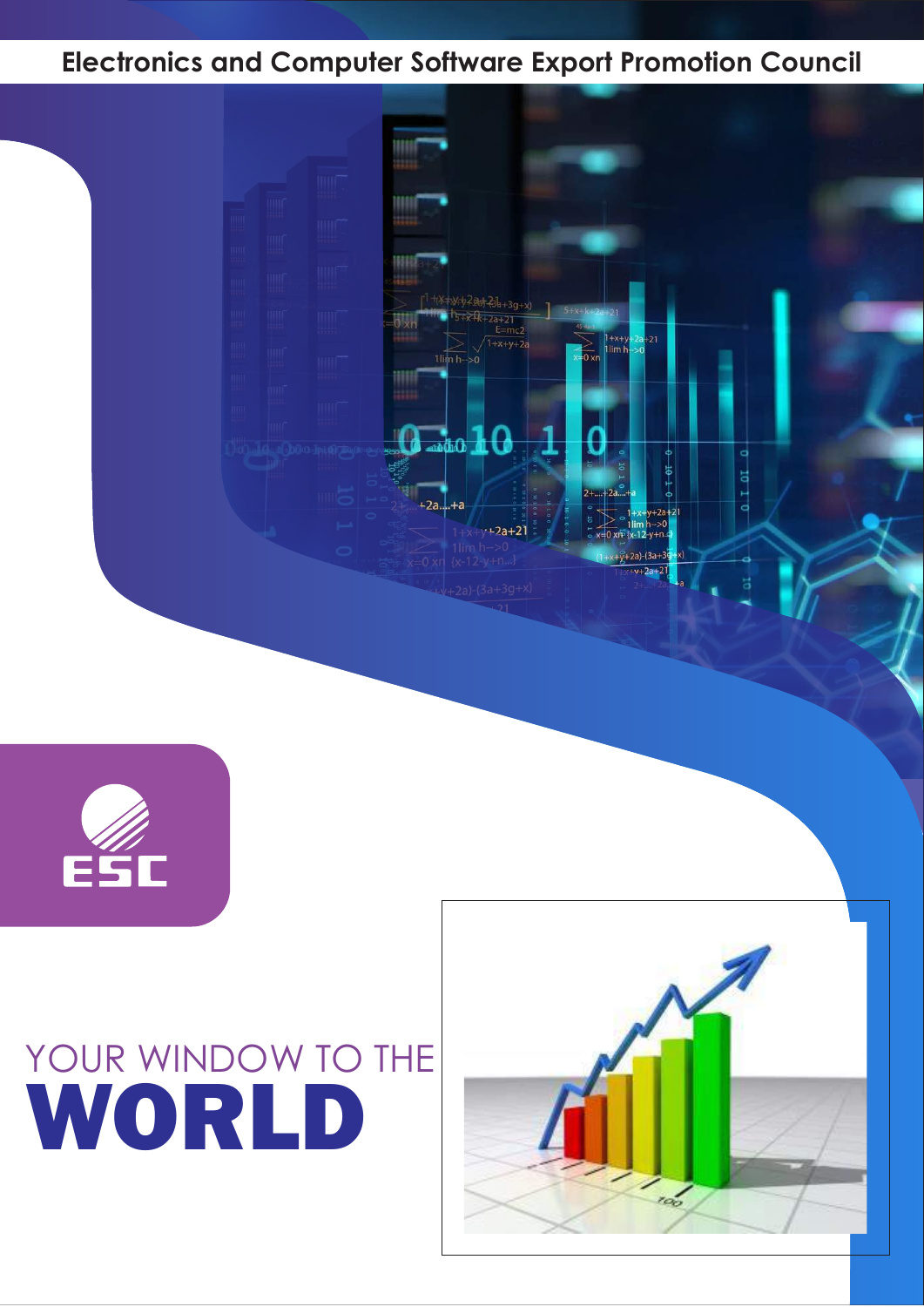

ESC is the exclusive organisation floated by Government of India to promote exports from Electronics, Telecom, Computer Software / Services/ ITeS and allied sectors.

Under the Foreign Trade Policy of India, ESC is designated as the Registering Authority for Indian Electronics (includes consumer electronics, electronic instruments, industrial instruments, office equipment, medical equipment, laboratory equipment, strategic electronic equipment, electronic Components, Computer/ IT Hardware), Computer Software, IT / ITeS, Software Services, BPO / KPO exporters.

ESC is also the implementing agency for Government Schemes such as Market Access Initiative (MAI) and Champion Services Sector Promotion Scheme.

More than 2300 members enjoy benefits of ESC's extensive and close relations with Central and State Governments, Diplomatic Missions and like-minded organisations.

# WHAT DO WE DO

- $\bigcirc$  Provide Information, Networking and Marketing services
- Extend Hand-Holding and nurturing support to exporters entering new Markets
- $\bigcap$  Serve as Think–Tank for Government and Industry providing crucial inputs for Policy Formulation and procedural changes
- $\bigcap$  Act as Voice of industry highlighting issues of concern at appropriate forums
- $\bigcap$  Function as guide to exporters helping them overcome policy and procedural uncertainties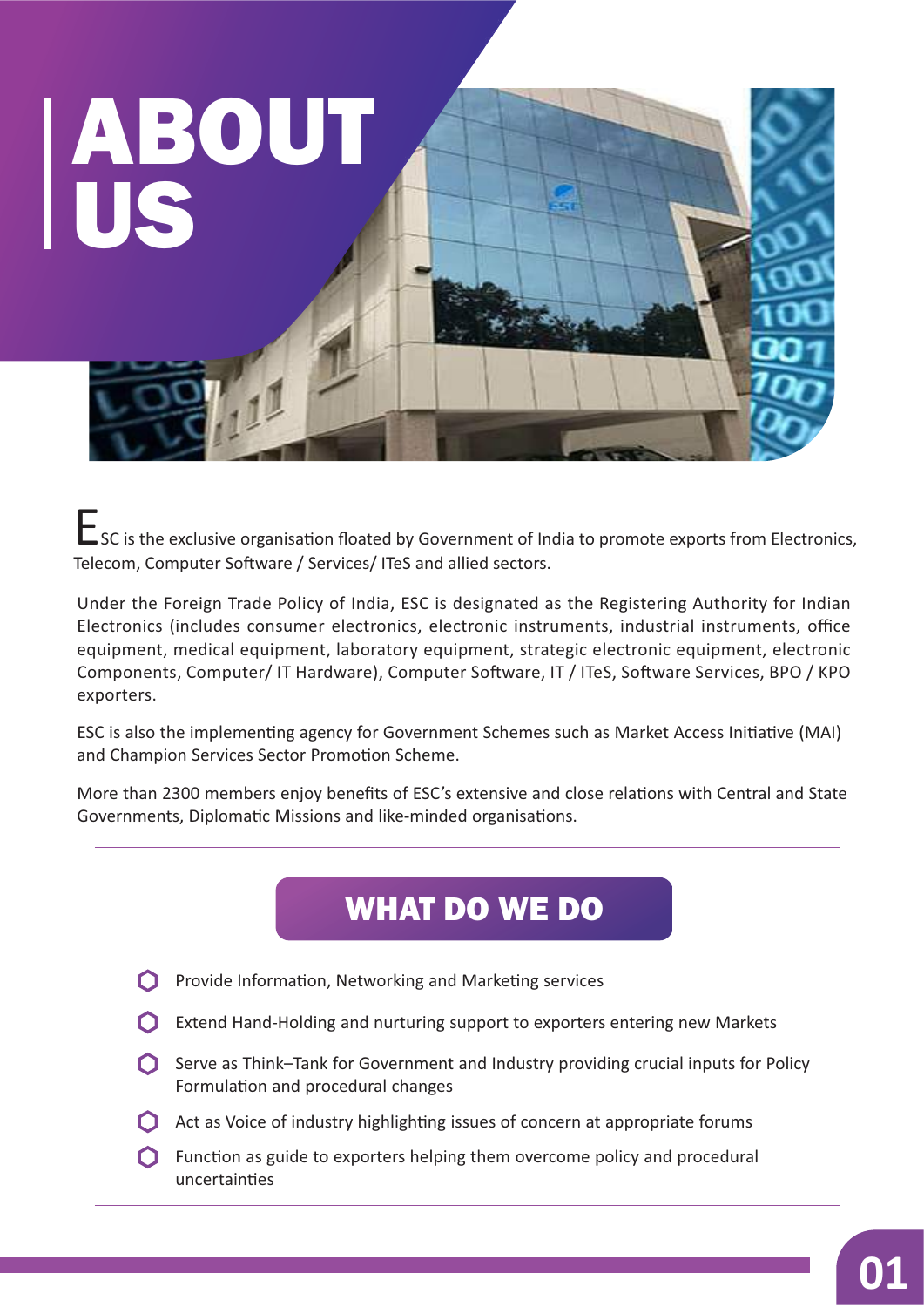

# KEY OFFERINGS FOR MEMBERS

- **C** Subsidised participation in International Trade Shows / Exhibitions / Buyer-Seller Meets
- Access to Tenders and Trade Enquiries from across the World
- Business Delegations to different corners of Globe n
- O Opportunity to meet visiting Business Delegations/ individual buyers
- $\bigcap$  Direct Interaction with Policy Makers/ Decision Makers
- Virtual B2B meets.
- Series of Benefits under Foreign Trade Policy including
	- Advance Licence for Exports
	- Duty Draw Back Scheme
	- Deemed Export Benefit
	- RoDTEP
	- Any other licence to import / export
	- No requirement of Bank Guarantee along with Bond while exporting
- $\bigcirc$  Verifying members credentials during International business deals.
- $\bigcap$  Hand holding during International trade disputes.

## PUBLICATIONS

Every year ESC comes out with a series of Publications collating valuable information related to Electronics, Telecom, Software and ITeS sectors. These publications have been very well received by industry as well as Policy makers.

#### **Some important Publications of ESC include:**

∩ ESC's Annual Statistical Year Book



Strategy and Business Plan for Promoting Electronics and Software Export



 $\bigcap$  Elsoftex – Bi monthly newsletter

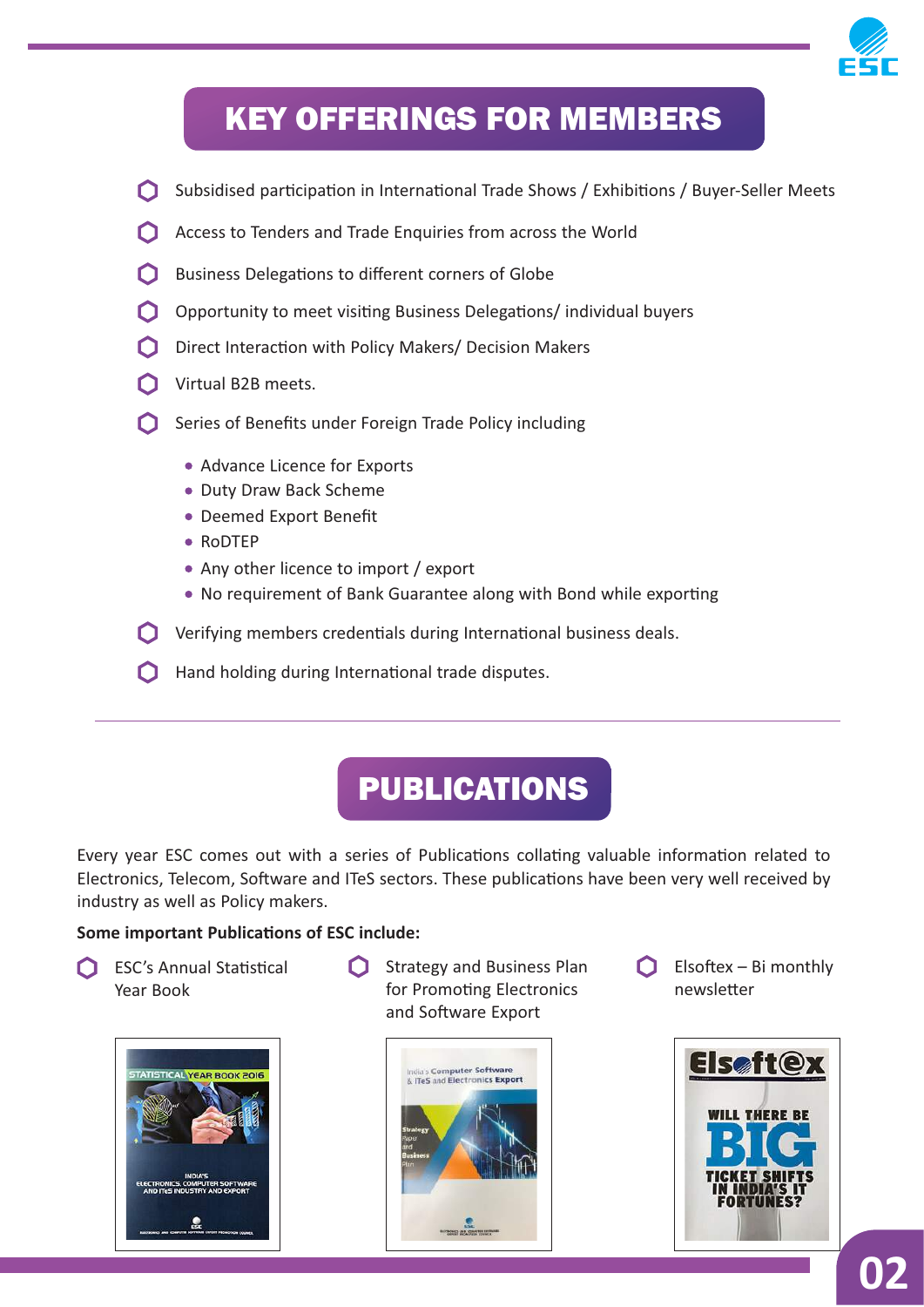

# INDIASOFT

INDIASOFT is the flagship event of ESC organised to showcase India's IT prowess. Starting in 2001, the event has been organised consecutively for last 21 years enabling Indian software companies forge links with foreign buyers and counterparts.

With over 350 foreign delegates visiting every year, INDIASOFT has become an integral part of global IT exhibitions calendar.

For details please visit: https://www.indiasoft.org